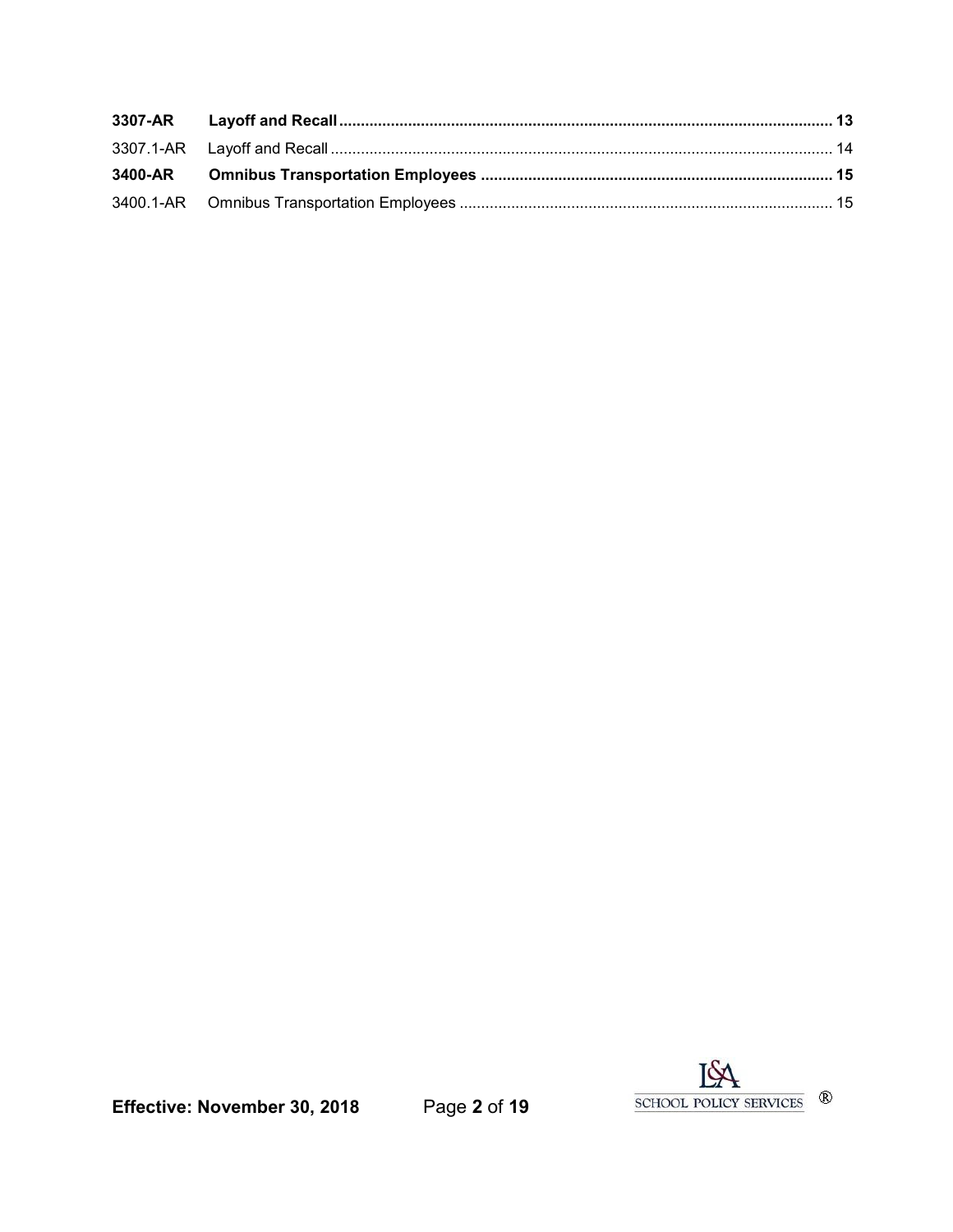# <span id="page-2-0"></span> **ADMINISTRATIVE REGULATIONS 3000 Human Resources**

Consistent with School District policy, it is the goal of these regulations to ensure that the School District employs and retains those persons of the highest quality, character and credentials who have the skills and other qualifications necessary to implement Board policies and the District's curriculum and programs.

# <span id="page-2-1"></span>**3101-AR Organization of Administration**

# <span id="page-2-2"></span>**3101.1-AR Organization of Administration**

The Superintendent shall determine the overall structure and staffing level of the School District's administration with review and approval by the Board of Education.

## <span id="page-2-3"></span>**3200-AR Terms and Conditions Applicable to All Personnel**

# <span id="page-2-4"></span>**3201 Responsibility to District Students**

## <span id="page-2-5"></span>**3201.1-AR Recruiting**

All job postings will be published online. Job postings will provide a description of the job, necessary qualifications of the job, and the time period and methodology for submitting an application for the job. Job postings will be available on the School District website and the Oakland Human Resources Consortium website. If a collective bargaining agreement or employment contract requires notice of posting, the School District must act accordingly. Otherwise, the posting of the position on the School District's website shall provide notice.

The School District may choose to use an outside agency or other methods to recruit employees. This will be done when believed to be necessary at the discretion of the superintendent, or the Board of Education in the case of the hiring a new superintendent.

# <span id="page-2-6"></span>**3201.2-AR Applications**

All job postings and application materials will be posted online and submitted as described in the applicable job posting.

# <span id="page-2-7"></span>**3201.3-AR Job Descriptions**

The human resources office must maintain updated job descriptions for each classification of employment within the School District. Job descriptions should include a list of essential job functions; required and/or preferred skills; academic and experience credentials; and if applicable, required pre-employment position testing.

# <span id="page-2-8"></span>**3201.4-AR Hiring and Recommendations for Hiring**

Hiring decisions regarding teachers and administrators are made by the Board of Education at the recommendation of the Superintendent or his/her designee. The Superintendent or his/her designee is authorized to make hiring decisions related to all other employees. Recommendations or decision to hire will be made only after the criminal history and background check required by law has been completed. When determined to be necessary by the Superintendent, an applicant may begin working, under conditional status, pending approval by the Board of Education.

> $^{\circledR}$ SCHOOL POLICY SERVICES

**Effective: November 30, 2018** Page **3** of **19**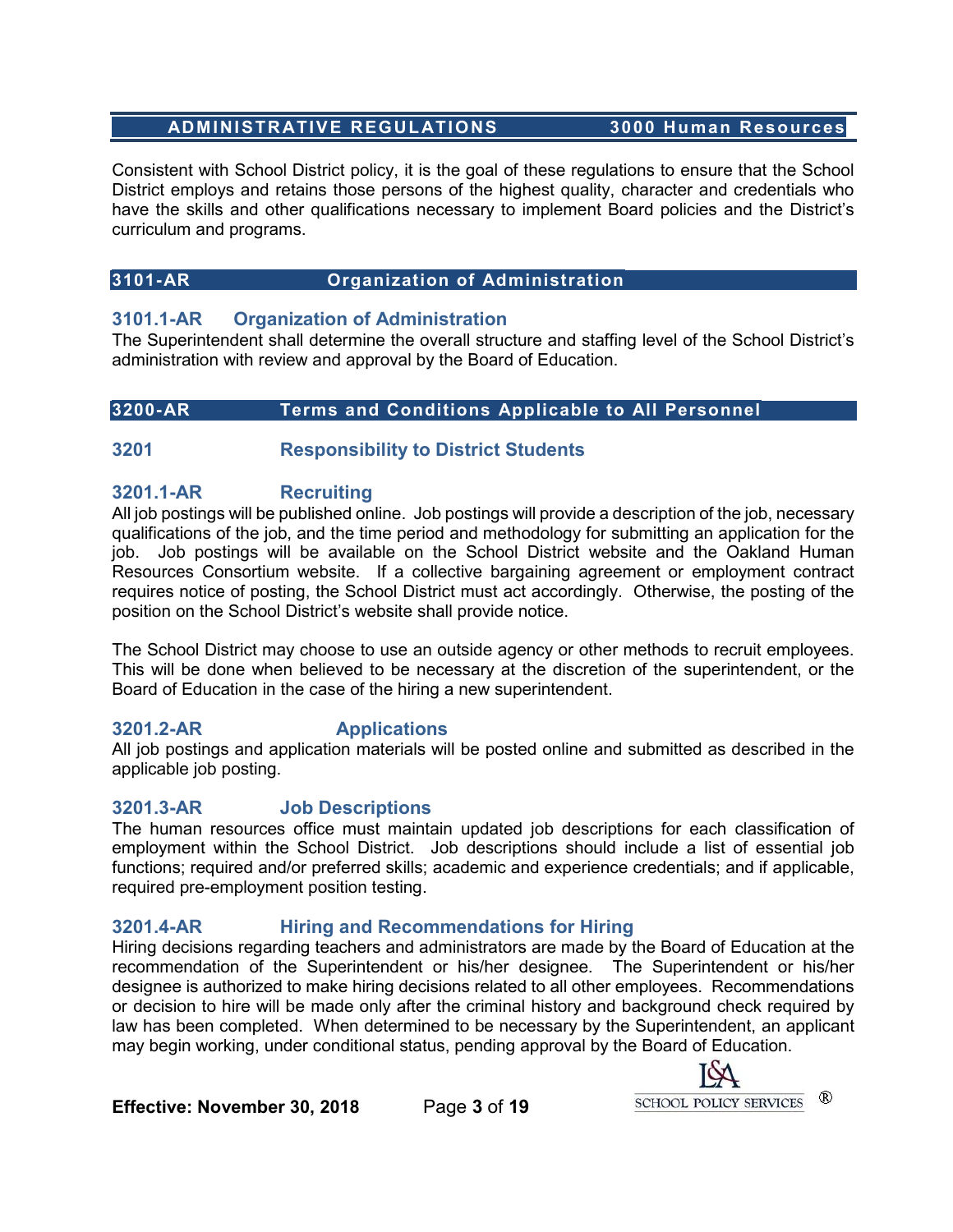# <span id="page-3-0"></span>**3201.5-AR Employment Contracts and Collective Bargaining Agreements**

The wages, terms, and working conditions of all employees will be set forth within a collective bargaining agreement, an individual employment contract or through applicable employee guidelines/manuals.

If the employee is part of a collective bargaining unit, the applicable collective bargaining agreement will be deemed sufficient and an individual contract is not necessary unless otherwise required by law. All individuals not in a collective bargaining agreement will have an individual employment contract that sets out their terms of employment. Individual contracts shall not be for a term greater than three years.

All probationary teachers shall be provided individual contracts on a yearly basis in conjunction with the terms of District policy and the applicable collective bargaining agreement. When a teacher has attained tenure status with the School District, that teacher will be provided a continuing contract that incorporates the terms set forth in District policy and the applicable collective bargaining agreement. The continuing contract will only apply to that individual so long as he/she remains "certificated" as that term is used within the Teachers' Tenure Act and remains employed in a role requiring teacher certification by Michigan law or regulation.

The Superintendent, or his/her designee(s), is authorized to negotiate employment contracts or collective bargaining agreements on behalf of the School District consistent with terms and expectations set forth by the Board of Education. Employment contracts or collective bargaining agreements are not fully binding unless and until they are approved by the Board of Education.

# <span id="page-3-1"></span>**3201.6-AR Conditions of Employment**

The basic terms and conditions of employment for each individual employed by the School District shall generally be set out by their employment contract, manual or relevant collective bargaining agreement. These regulations are meant to supplement those specified conditions and should not be read to conflict with terms and conditions set forth in a relevant contract. If a term or condition is not addressed by contract or these regulations, it would be applicable to the sole discretion and decision-making of the Superintendent with approval by the Board of Education where necessary.

# <span id="page-3-2"></span>**3203-AR Illegal Discrimination and Harassment**

#### <span id="page-3-3"></span>**3203.1-AR Illegal Discrimination and Harassment**

The Board of Education has adopted a Discrimination and Harassment policy, which prohibits illegal harassment and other forms of illegal discrimination within the District. The Board of Education's policy prohibits illegal harassment and discrimination by, among others, board members, school district employees and students.

Any employee who believes that s/he has been the victim of illegal discrimination or harassment may seek resolution of his/her complaint through the procedure set forth in Administrative Regulation 10003.1.

#### <span id="page-3-4"></span>**3205.1-AR Criminal Background Checks (New 11.30.2018)**

*Criminal Background Checks* The School District will have the Michigan State Police (MSP) obtain criminal history record information (CHRI) from both the state and the Federal Bureau of



**Effective: November 30, 2018** Page **4** of **19**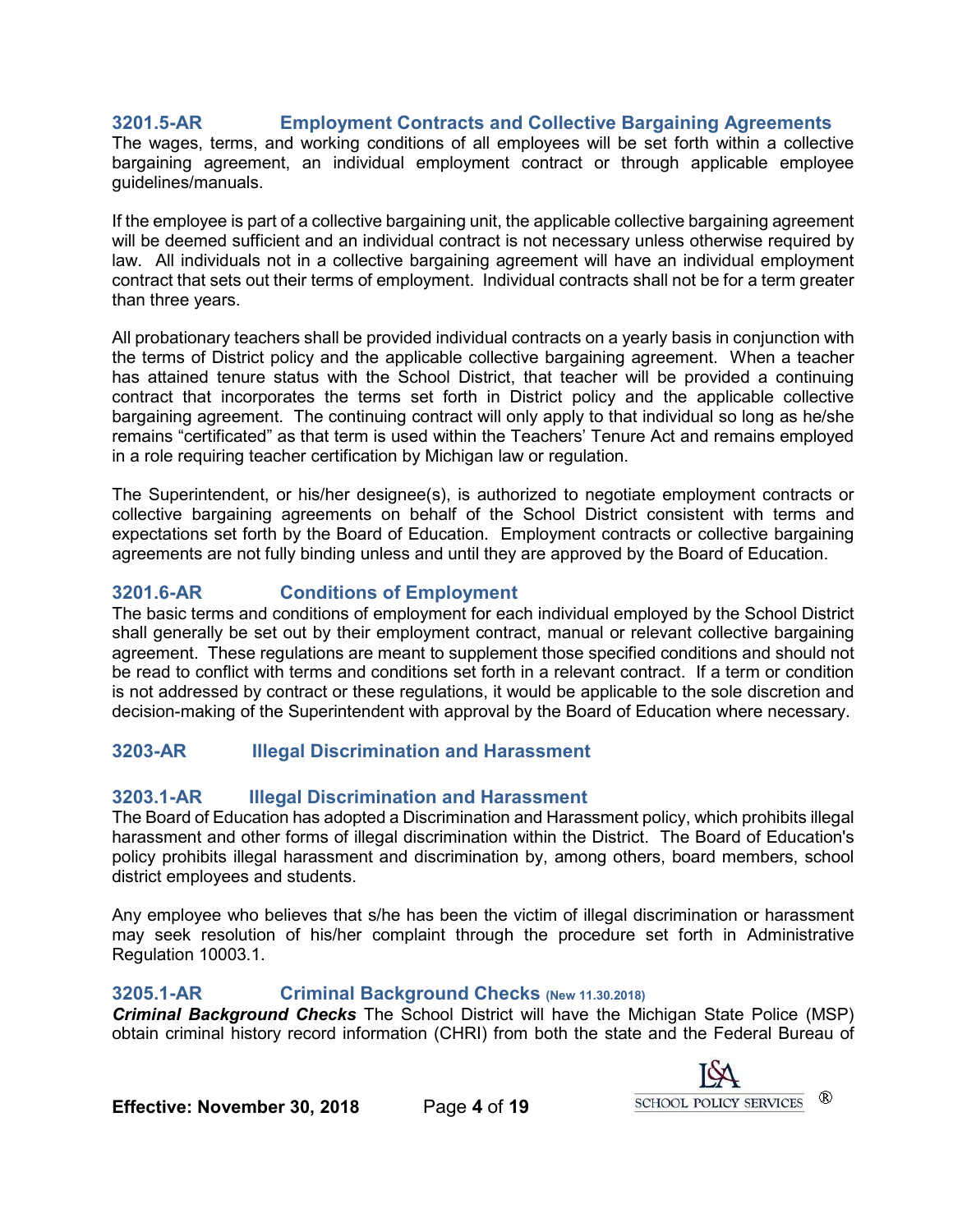Investigation (FBI) for all individuals listed in Board Policy 4002 (Criminal Background Checks) and MCL 380.1230(1) and (2) of the Revised School Code. Employees who fail to comply with this regulation and related policy will be subject to discipline, upon review and approval by the Superintendent. The School District agrees to enter into any agreements as required by the MSP necessary to access CHRI information and maintain the School District's legal obligation to perform such checks.

**Local Agency Security Officer (LASO).** The School District will appoint the Chief Human Resource Officer as its LASO. The LASO will be designated on the appropriate form as provided by MSP and the School District will submit an updated form for each newly-appointed LASO. The LASO will be responsible for ensuring compliance with these regulations and relevant laws. The LASO will also be responsible for ensuring personnel security screening procedures are being followed, appropriate security measures are in place for the protection of CHRI, MSP is informed of any security breaches, and only approved School District personnel have access to and are using the CHRI in a manner compliant with the law.

## **Access to CHRI.**

*Background Checks.* The School District will conduct a state and national fingerprint-based criminal history record check within 30 days of hiring or assignment of personnel that require access to CHRI, or are involved in the configuration or maintenance of computer systems and networks with access to CHRI. Additional background checks should be performed once every five years. A felony conviction of any kind will disqualify a person from access to CHRI. If results other than a felony conviction are returned, the LASO will review the results and determine whether appointment is nevertheless appropriate. If approved personnel are subsequently arrested or convicted, the LASO or, in the event the LASO is arrested or convicted after appointment, the Superintendent, shall suspend approval until he or she reviews the arrest and/or conviction and determines whether continued approval is appropriate.

The School District will provide consent forms, such as the Livescan form (RI-030) found on the MSP website, to all personnel requested to undergo fingerprint-based criminal background checks. School District personnel should be provided the opportunity to contest or appeal their CHRI results.

This procedure should also be used for information technology contractors and vendors with the exception that approval should not be granted to contractors and vendors with outstanding arrest warrants. Non-information technology contractors or vendors will not have access to CHRI.

*Incidental Personnel.* Any persons, such as janitorial staff or remote IT personnel, who may, by function of their job duties, be around CHRI information or computer systems used to access CHRI information will be physically or virtually escorted by approved personnel.

*List of Approved Personnel.* The LASO will maintain a list of all personnel approved to access CHRI. The list will also include the reason each person was approved. The LASO will provide the list to the MSP upon request. In the event of termination, re-assignment, or transfer of approved personnel to a position that does no require access to CHRI, the LASO will take whatever measures are necessary to block such personnel from continued access.

*Access to Digital CHRI.* If the School District maintains CHRI digitally, the LASO will provide a unique password to each approved personnel with access to computer or networks from which CHRI is obtained. This provision does not apply to districts that maintain physical or e-mail-only



**Effective: November 30, 2018** Page **5** of **19**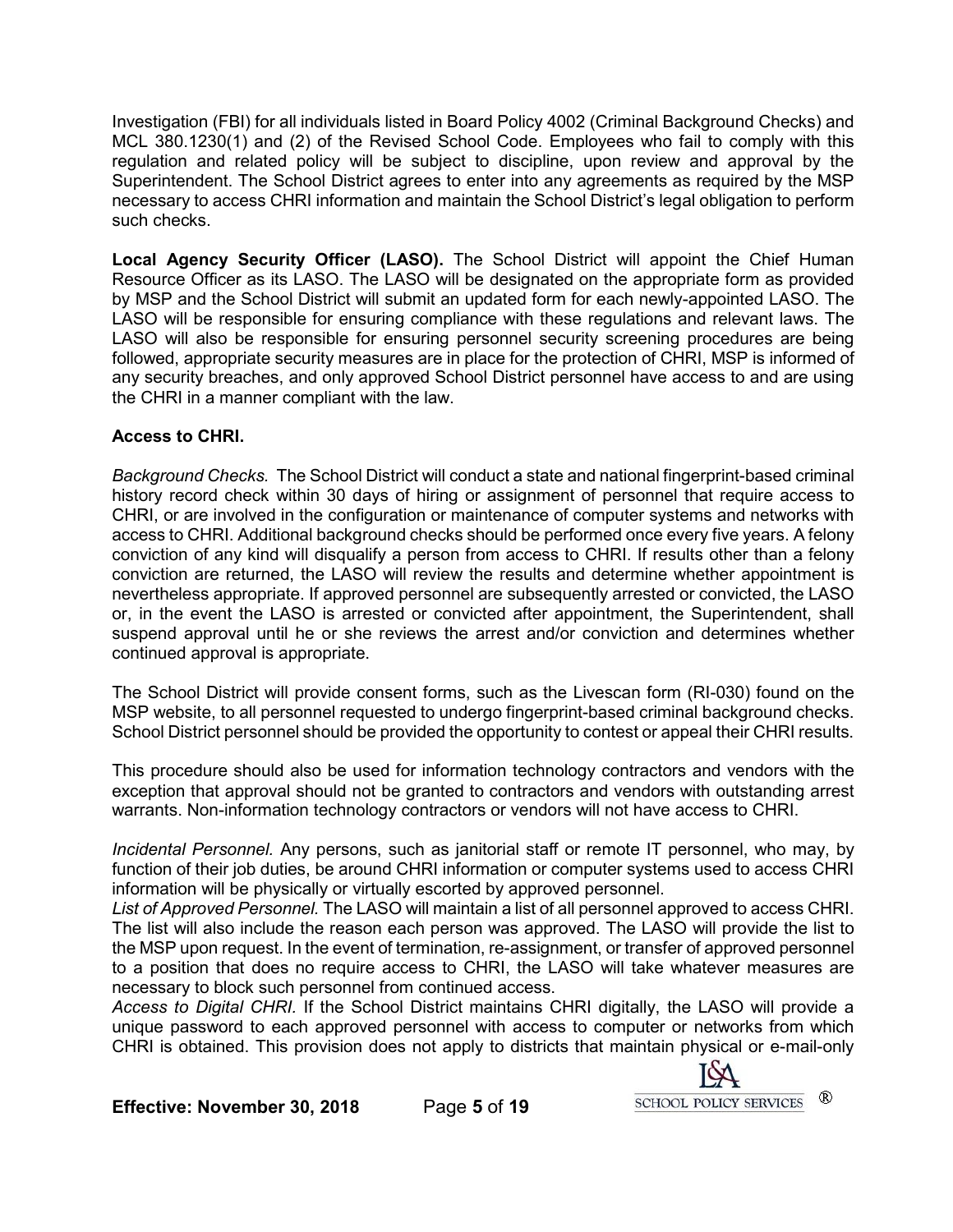copies of CHRI. Pursuant to AG 8321, the password must be at least eight characters long, not be a proper name or word found in the dictionary, not be the same as the username/user identification, must expire and be changed every 90 days, and must not be the same as any 10 prior passwords for each user.

**Security Awareness Training.** In accordance with the MSP template located on its website, the School District will provide all approved personnel with basic security awareness training within six months of approval and every two years thereafter. The LASO will maintain records of all personnel who have completed training.

**Dissemination of CHRI.** In the event the School District disseminates CHRI to another authorized agency, as defined in the Revised School Code, the School District will maintain a record of such disseminations. The record must include the date of release, the records released, the method of sharing, the School District personnel who disseminated the CHRI, whether authorization for dissemination was obtained, and the agency and agency personnel to whom the CHRI was disseminated. If CHRI is received from another school district or outside agency, the School District will perform an additional background check using MSP's Internet Criminal History Access Tool (ICHAT) to ensure the information received is accurate.

**Media Containing CHRI.** Only School District personnel involved in hiring decisions may be approved to access digital and physical media containing CHRI. The School District will ensure all media is stored in a physically secure location which can only be accessed by approved persons. In the event such security cannot be guaranteed, all CHRI data must be encrypted and stored on a server only accessible to the School District. Cloud storage is not permitted.

*Transportation of Media*. CHRI media will not be transported without approval by the LASO. The LASO will not grant approval unless transportation is reasonably justified. Physical media must be transported in sealed, locked, or secured containers and/or envelopes and, to the extent possible, digital media must be encrypted and/or password-protected prior to and during transportation.

*Destruction of Media.* Upon approval in writing by the LASO and the Superintendent, CHRI media no longer needed by the School District will be destroyed as follows: digital media will be deleted by either overwriting the media at least three times or by degaussing (demagnetizing), prior to disposal or reuse of the media. Physical media must be cross-cut shred or incinerated by approved personnel only. The LASO will maintain records of all CHRI media approved for destruction for five years and written documentation of the steps taken to destroy any media for 10 years. Such records must include the date the media was destroyed and the signatures of the approved personnel performing and/or witnessing the media's destruction.

**Incident Handling Capabilities.** The following table describes the various means by which the School District is required to handle storage and breaches of CHRI information.



**Effective: November 30, 2018** Page **6** of **19**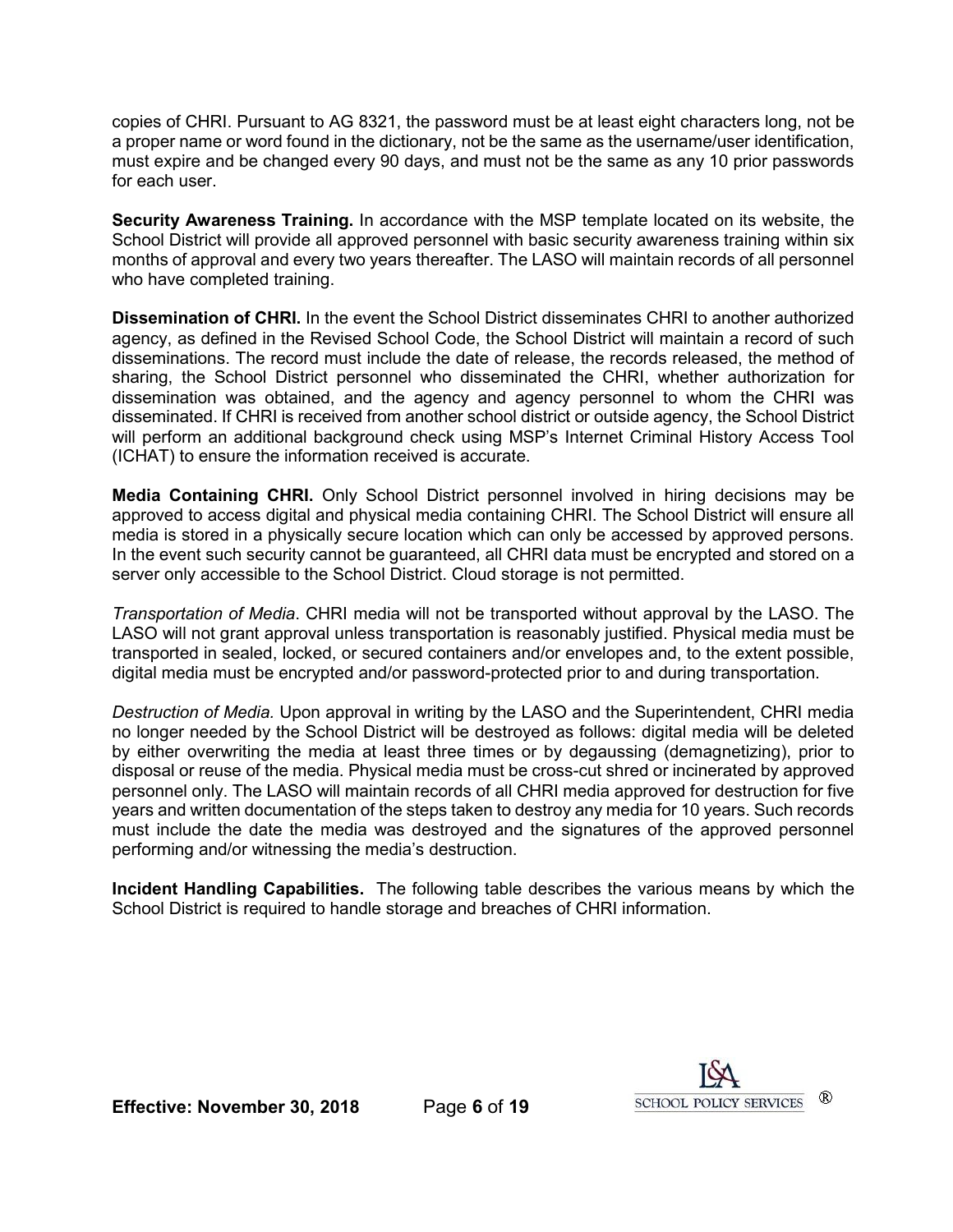|                    | <b>Physical/Hard Copy CHRI</b>                                                                                                                               | <b>Digital CHRI</b>                                                                                       |
|--------------------|--------------------------------------------------------------------------------------------------------------------------------------------------------------|-----------------------------------------------------------------------------------------------------------|
| <b>Preparation</b> | The container in which the CHRI is stored will be<br>locked at all times in the [department] office. The<br>office will be locked when staff is not present. | Firewalls, virus protection, and<br>malware/spyware<br>will<br>be<br>maintained.                          |
| <b>Detection</b>   | Physical intrusions into the building will be<br>monitored by means of a building alarm and by<br>ensuring the building is locked at night.                  | Electronic<br>intrusions<br>be<br>will<br>monitored<br>by<br>virus<br>and<br>malware/spyware protections. |
| <b>Analysis</b>    | The LASO will work with local law enforcement<br>officers to determine how the subject incident<br>bccurred and the data affected.                           | The IT Department will determine<br>what systems were compromised<br>and what data was affected.          |
| <b>Containment</b> | The LASO will lock uncompromised CHRI<br>information in a secure container or transport                                                                      | The IT Department will stop the<br>spread of any intrusion to prevent                                     |
|                    | CHRI to a secure location.                                                                                                                                   | further damage.                                                                                           |

# <span id="page-6-0"></span>**3207-AR Health Insurance Portability and Accountability Act of 1996 (HIPAA)**

#### <span id="page-6-1"></span>**3207.1 <sup>3</sup> -AR HIPAA**

The School District is committed to compliance with the health information privacy and security requirements of the Health Insurance Portability and Accountability Act of 1996 (HIPAA). The School District currently offers its employees Blue Cross & Blue Shield PPO Medical plans. These are considered "health plans" within the meaning of HIPAA and the School District is the "Plan Sponsor." In order to assure compliance with HIPAA, the following Administrative Safeguards have been established.

#### *Administrative Safeguards*

The following safeguards will be implemented to ensure the confidentiality of protected health information, whether created, received, maintained, or transmitted by the Plan. This includes information in electronic form, whether it is being stored or transmitted.

- 1. Authorization: Only School District employees designated by the Privacy and Security Officer as requiring access to protected health information for Plan administration purposes will be given such access. These employees may view protected health information necessary to perform their duties for the Plan without express authorization from the Plan member.
- 2. Training: School District employees authorized to have access to protected health information will receive training on an annual basis. Each such employee will be provided with a copy of the privacy policy and required to affirm, annually, in writing, that they have received the policy.
- 3. Security Incidents: Suspected or known security incidents will be identified, responded to, and documented in writing. The harmful effects of such security incidents, known to the Plan, will be mitigated to the extent practicable.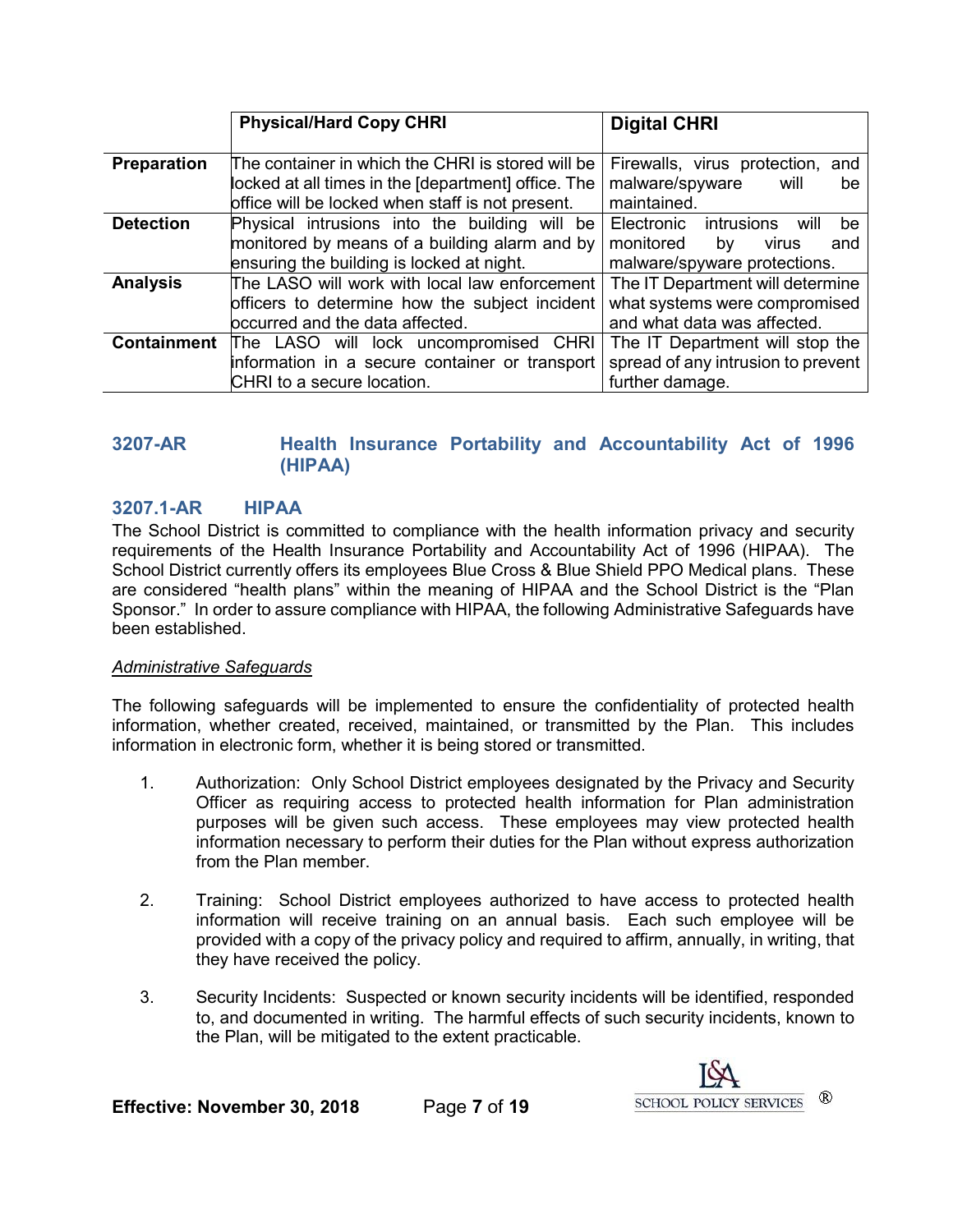- 4. Physical Safeguards: Plan members' protected health information shall be stored in a locked file cabinet used solely for this purpose. Paper documents containing protected health information shall be shredded before being discarded. Electronic files containing protected health information, if any, shall be password protected. A facsimile machine used to transmit and receive protected health information shall be in a secure location.
- 5. Technical Safeguards: To the extent protected health information is maintained electronically, access to electronic information systems or software programs will be provided to only those persons who have been granted access rights. Procedures for controlling and tracking the handling of hardware and software, and for data backup, storage, and disposal, shall be implemented. This includes the receipt, handling, and disposal of health information. Employees will be required to close files when leaving their work stations to protect confidentiality.

The District shall have a contingency plan to maintain the continuity of operations in an emergency or disaster, and to enable recovery of data following disaster. An annual internal audit of data security will be conducted, including the evaluation of security measures to protect data and review of personnel compliance with the Policy and procedures.

# <span id="page-7-0"></span>**3208-AR Leaves of Absence**

# <span id="page-7-1"></span>**3208.1-AR Leaves of Absence - Generally**

Employees may be granted a leave of absence pursuant to Board Policy 3208. If an employee is subject to a collective bargaining agreement, that agreement determines the ability to take a leave and the procedure for doing so. Employees not covered by a collective bargaining agreement may request an Unpaid Leave of Absence by submitting a written request to the Department of Human Resources.

Any employee granted a leave of absence by the Board of Education will be considered to have terminated all work activity with the Board of Education until the completion of said leave. Exception may be made by the Superintendent in those cases where the best interest of the Rochester Community Schools might be served.

# <span id="page-7-2"></span>**3208.2-AR Benefits While on Leave of Absence or Upon Termination**

Employer-provided benefit coverage for employees on an extended leave of absence will cease in accordance with the negotiated Master Agreement for that employee. For employees on a leave of absence covered by the Family and Medical Leave Act of 1993, Health Benefits, including Life and Disability Insurance, will continue as stipulated in negotiated Master Agreements, or for twelve weeks as specified in the Act, whichever is longer.

Upon termination of employment, employer-provided benefit coverage will cease as stipulated in the negotiated Master Agreement for the terminated employee.

Employees on an Unpaid Leave of Absence are not eligible for employer-provided benefit coverage and shall be given the opportunity to continue coverage at their own expense in accordance with the provisions of COBRA.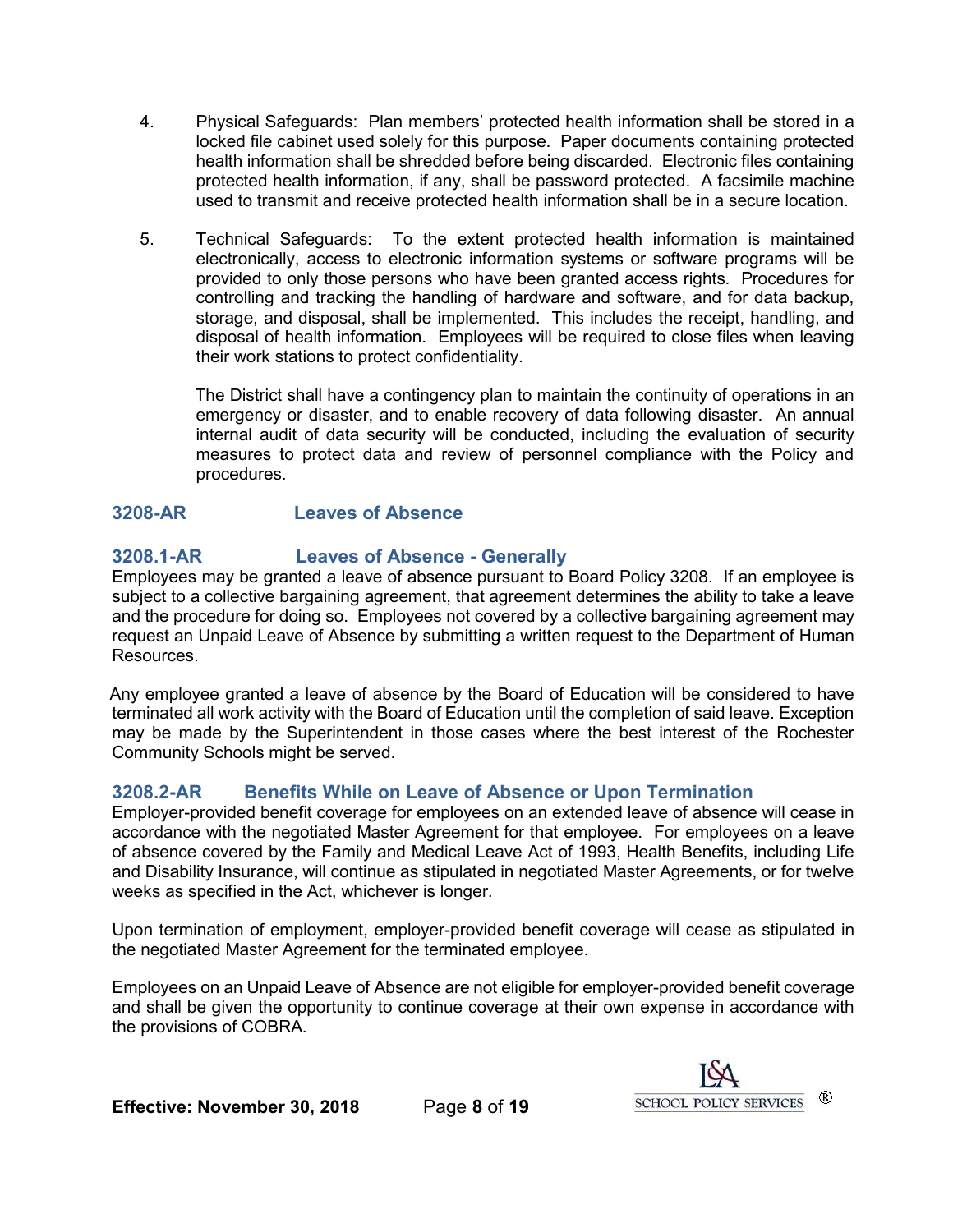# <span id="page-8-0"></span>**3209-AR Family and Medical Leave Act (FMLA)**

## <span id="page-8-1"></span>**3209.1-AR Eligibility**

School District employees may be eligible for up to 12 weeks of unpaid leave under the Family and Medical Leave Act (FMLA). Employees are eligible if they:

- have at least 12 months of service with the School District, and
- have worked for the School District for at least 1,250 hours within the preceding 12month period. The 12-month period will be calculated separately for each employee. It will be determined based on a rolling calendar, looking backward from the commencement of the FMLA leave.

#### *Qualifying Events:*

Eligible employees may take up to twelve (12) weeks of FMLA leave in a 12-month period for the following qualifying reasons:

- a. for the birth of a child and to care for a newborn child;
- b. for the placement of a child with the employee for adoption or foster care;
- c. to care for a child, spouse, or parent of the employee who has a serious health condition;
- d. for the employee's own serious health condition which causes the employee to be unable to perform the essential functions of his or her job;
- e. where the employee experiences a qualifying exigency arising out of the fact that the employee's spouse, parent, or child is a covered military member on active duty or has been called to or on covered active duty status in the National Guard or Reserves; or
- f. to care for an armed forces member or qualified veteran who is a spouse, parent, child, or next of kin of the employee and who is injured while on covered active duty, including an injury that manifests itself after completion of active duty.

#### *Serious Health Conditions*

A "serious health condition" for purposes of this Administrative Regulation is an illness, injury, impairment, or physical or mental condition that involves:

- a. an overnight stay in a hospital, hospice, or residential medical care facility;
- b. a period of incapacity for more than three (3) consecutive calendar days, and any subsequent treatment or period of incapacity relating to the same condition or supervision by a health care provider;

**Effective: November 30, 2018** Page **9** of **19**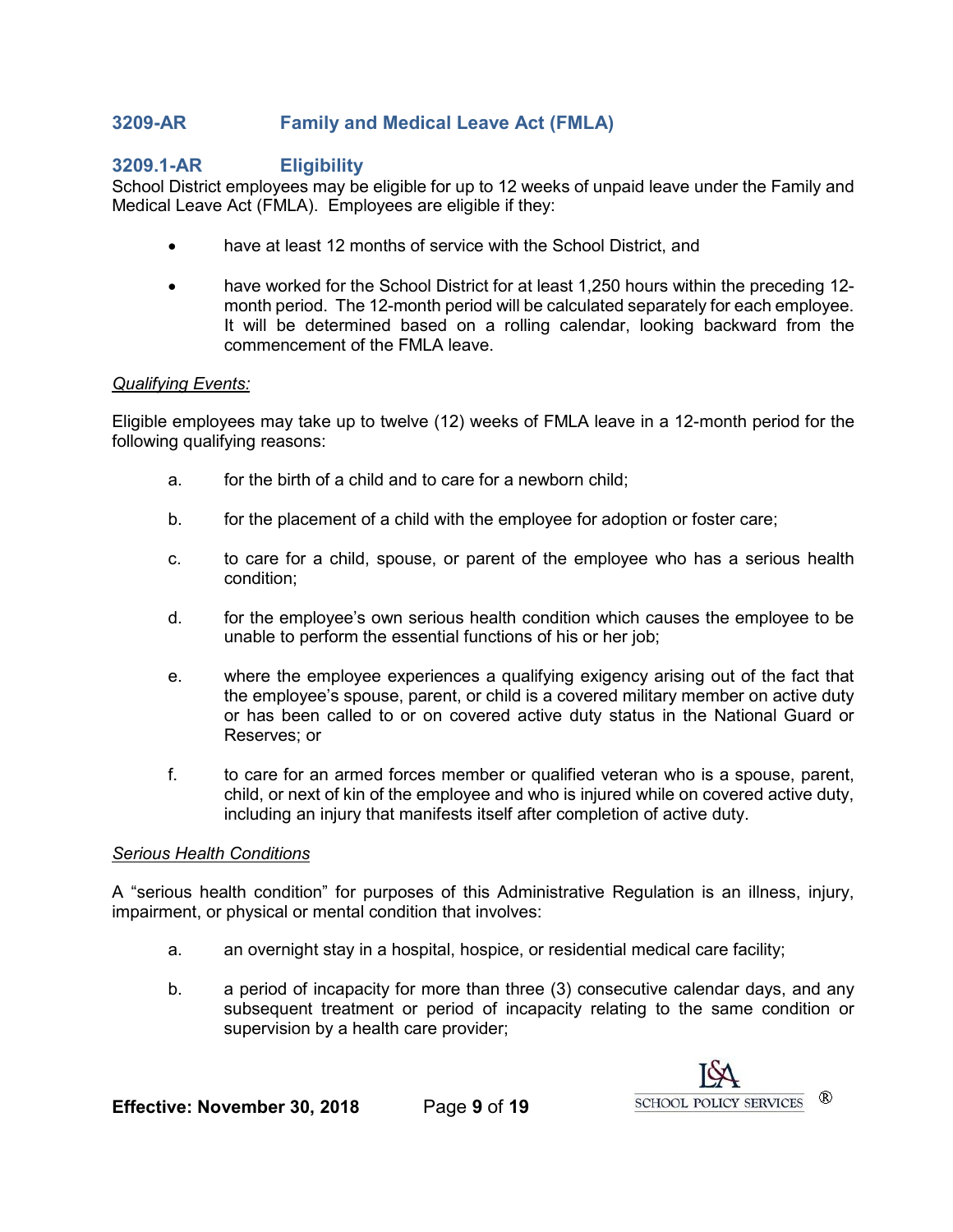- c. a period of incapacity due to pregnancy or for prenatal care;
- d. a period of incapacity due to treatment for a chronic serious health condition;
- e. a period of incapacity that is permanent or long term; or
- f. a period of absence during which the employee will receive multiple treatments from a health care provider for restorative surgery or for a condition that would likely result in a period of incapacity of more than three (3) full calendar days in the absence of medical treatment (e.g. chemotherapy, physical therapy or radiation).

## *Applying for a Leave under the FMLA*

An employee who plans to take FMLA leave must provide the School District (HR/Benefits Coordinator) with written notice at least thirty (30) days in advance, if foreseeable. If the FMLA leave is not foreseeable, and thirty (30) days' notice cannot be given, the employee must submit the request for leave as soon as possible (within two (2) working days of learning of the need for leave, absent extenuating circumstances). Where an employee fails, or is unable to provide thirty (30) days' notice of a foreseeable leave, the School District may delay the commencement of the leave for up to thirty (30) days after the employee provides the required notice.

The School District will provide employees requesting FMLA leave with a written Rights and Responsibilities Notice specifying the expectations and obligations of the employee while on leave and explaining the consequences of failure to meet those obligations.

#### *Other Important Information*

- a. Intermittent Leave or Reduced Schedule Leave
	- (i) FMLA leave taken to care for a family member with a serious health condition or due to the employee's own serious health condition may be taken intermittently or on a reduced schedule, when medically necessary.
	- (ii) FMLA leave requested for the birth of a child, to care for a newborn child or for the placement of a child with the employee for purposes of adoption or foster care, may not be taken intermittently or on a reduced leave schedule unless the employee and School District agree.
	- (iii) Instructional employees who request intermittent leave or a reduced schedule FMLA leave which constitutes more than twenty percent (20%) of the working days in the period during which the leave would extend may be required to choose either to: (a) take FMLA leave for all or part of the FMLA leave period, or (b) transfer temporarily to an alternative position with equivalent pay and benefits that better accommodates the School District's needs during the leave.

**Effective: November 30, 2018** Page **10** of **19**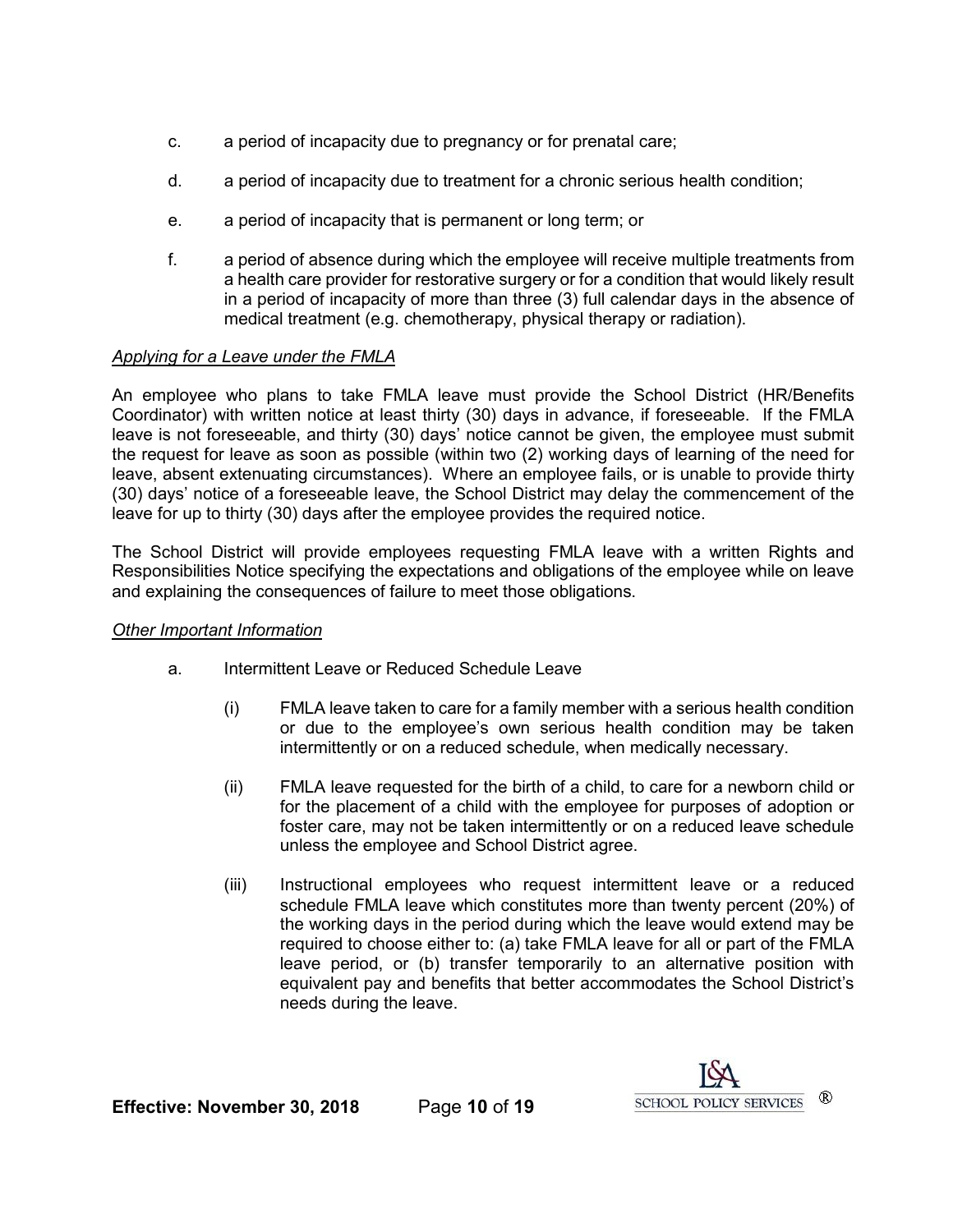- b. Instructional employees who request FMLA leave that will end near the conclusion of an academic term may be required to continue the leave until the end of the term.
- c. Group health plan benefits will be maintained for the employee during the FMLA leave and the School District will contribute the same portion of the premium as it did while the employee was working. If the employee fails to make timely payment of his/her portion of the premium, the School District reserves the right to cease to maintain the employee's health benefits, provided the School District notifies the employee in writing at least fifteen (15) days before health coverage will lapse. If the employee fails to return from leave, the employee may be required to reimburse the School District for all premiums paid by the School District during the leave.
- d. FMLA leave is generally unpaid. The School District may require, that any of the employee's available accrued paid vacation or personal leave be substituted for any part of the twelve (12) week FMLA leave period. The School District may require, that an employee's available sick leave be substituted for any part of the FMLA leave if the employee or a family member of the employee has a serious health condition for which sick leave is otherwise available. FMLA leave may run concurrently with workers' compensation or disability insurance coverage for a serious health condition.
- e. The School District requires that any FMLA leave request be supported by certification (and, in appropriate cases, by periodic re-certifications) from a health care provider. The certification should be provided before the leave begins, if foreseeable, and must, in any event, be provided within fifteen (15) calendar days of a request made by the School District. The failure to provide a required medical certification in timely fashion may result in denial of the leave until the certification is provided.
- f. An employee is not entitled to the accrual of any seniority or employment benefits that would have otherwise accrued during the period of leave unless specifically provided by the applicable collective bargaining agreement or an individual contract of employment.
- g. The School District is prohibited from terminating or in any other manner discriminating against an employee for exercising rights under the FMLA.

#### *Return from Leave*

The School District may require that an employee returning from FMLA leave due to a serious health condition obtain certification from his/her health care provider that the employee is able to resume his/her duties and responsibilities.

Upon returning from FMLA leave, the employee may be returned to the same position he/she previously held or to an equivalent position with equivalent pay, benefits, and other terms and conditions of employment. However, an employee on FMLA leave has no greater right to reinstatement or other benefits than if he or she had been continuously employed during the leave period. An employee on FMLA leave remains subject to legitimate job changes and reductions in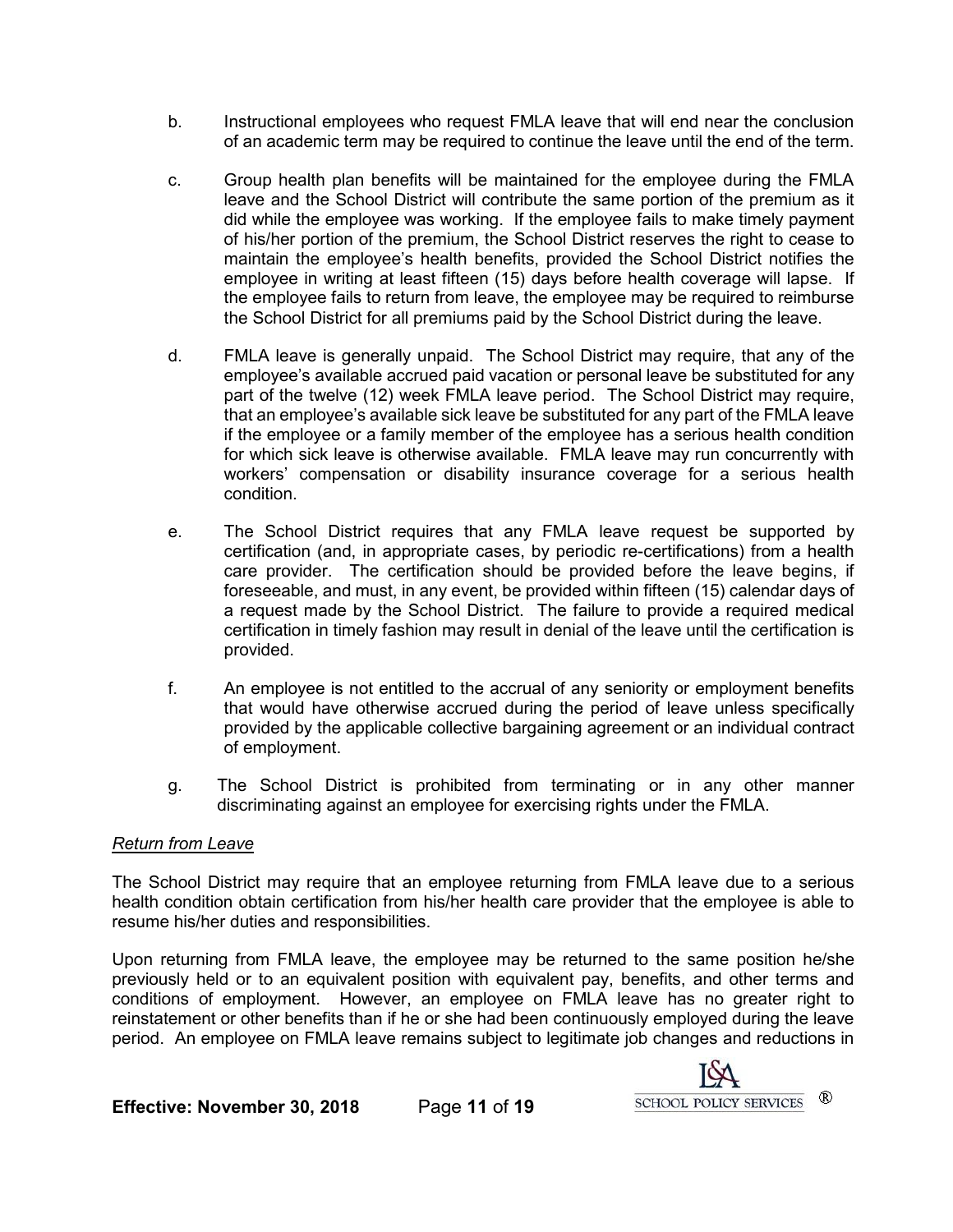force that occur during the leave, and such changes may result in the employee being denied reinstatement. The School District may, after notice, deny reinstatement to the highest paid ten percent (10%) of all employees ("key employees") where necessary to prevent substantial and grievous economic injury to the School District.

Paid Medical Leave Eligible employees will be provided 40 hours of paid medical leave (PML) per venefit year. The District's benefit year begins on July 1. Eligible employees hired after the beginning of the benefit year will be provided PML on a pro-rata basis. Eligible employees may not carry over PML from one benefit year to the next. Days when school is closed will not be considered closed due to a public health emergency unless specifically designated as such by the District's Superintendent. PML must be used in one-hour increments. PML may not be used except in the manner permitted by Michigan's Paid Medical Leave Act (PMLA). Eligible employees who use or wich to use PML will be required to provide documentation acceptable to the District to determine PML is being used only for reasons by Michigan law.

# <span id="page-11-0"></span>**3212-AR Whistleblower Protection**

# <span id="page-11-1"></span>**3212.1-AR Whistleblower Protection**

An employee of the School District who becomes aware of conduct on the part of another employee of the School District that is thought to be in violation of law, Board of Education policy or administrative regulation may seek resolution of his/her complaint through the procedure set forth in Administrative Regulation 10003.1.

#### <span id="page-11-2"></span>**3300-AR Terms and Conditions of Employment Applicable to Administration and Teachers**

# <span id="page-11-3"></span>**3301.1-AR Evaluation of the Superintendent of Schools**

The Board will evaluate the Superintendent annually or biennially as allowed by law. Superintendent evaluations will be compliant with Michigan law in a format determined by the Board of Education.

# <span id="page-11-4"></span>**3302.1-AR and 3303.1-AR Evaluation of Teachers and Administrators**

Teachers and administrators will be evaluated pursuant to the evaluation system developed and implemented by the School District. The evaluation systems can be found on the District's transparency page at the following web address: [LINK](https://www.rochester.k12.mi.us/about-us/transparency-reporting)

# <span id="page-11-5"></span>**3304.1-AR Assignment and Transfer**

The District is committed to the employment of a qualified and competent staff for the successful functioning of the District. The Board reserves the right to determine the number and types of employees, including teachers, to be assigned to any position, department, or project which it has created.

The Superintendent/designee shall determine teacher placement based on qualifications (as defined by the district, which shall include but not be limited to the academic needs and best interest of district students, state and federal requirements such as certification, highly qualified requirements, endorsements, etc.), teacher effectiveness, and the district's educational programs.



**Effective: November 30, 2018** Page **12** of **19**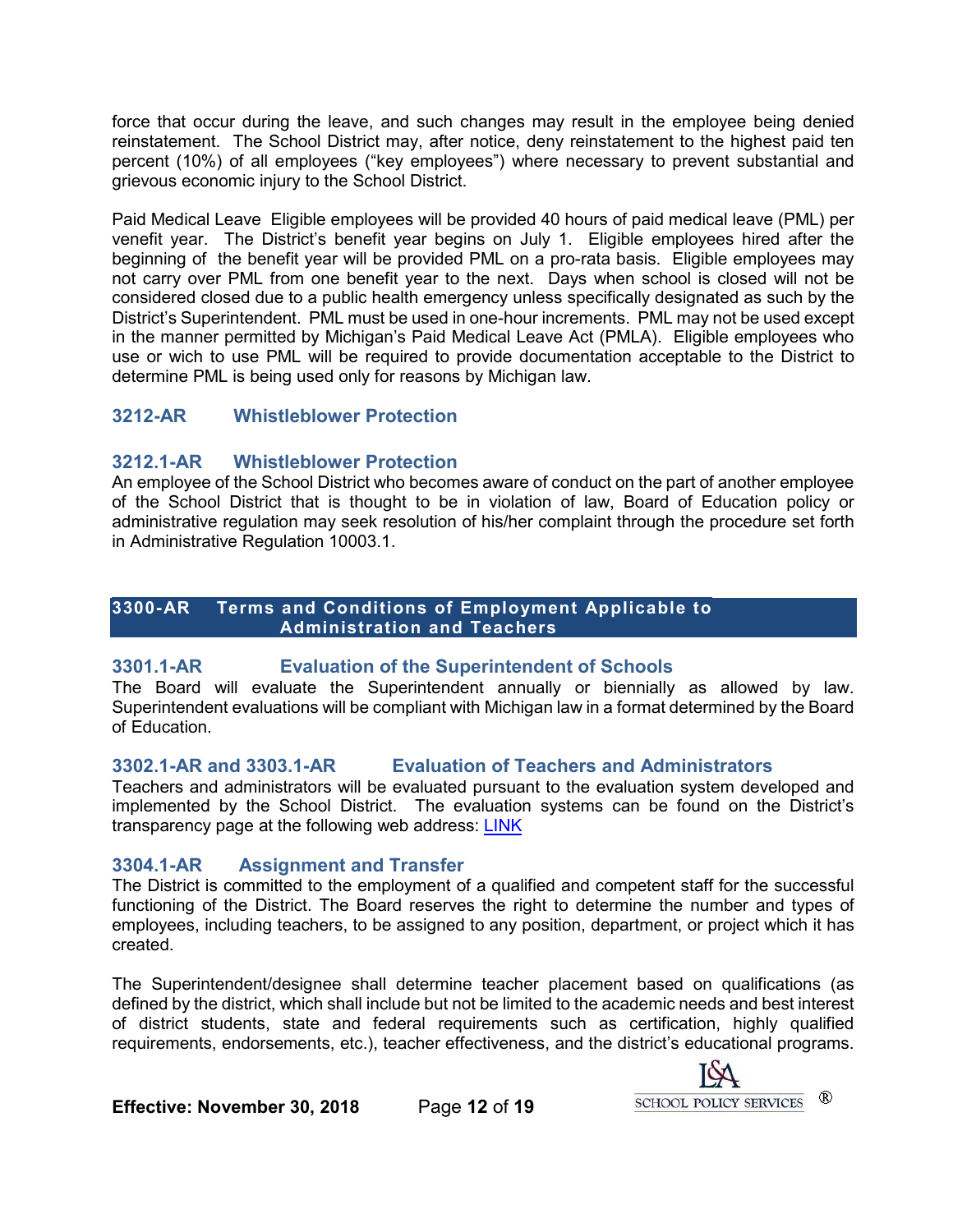Teacher preference(s) may also be considered. The district shall strive to place the most effective and qualified teachers in assignments aligned with student and district needs.

Teacher placement decisions, and the impact of such decisions on the individual teacher or the bargaining unit, shall not be the subject of any terms or conditions within a collective bargaining agreement between the district and a collective bargaining representative of such teachers.

The Superintendent/designee shall assign duties, transfer, or alter duties or responsibilities of any member of the professional staff. Employees may also be required to perform tasks in addition to those pertaining to the position for which they are employed.

# <span id="page-12-0"></span>**3306-AR Discipline and Discharge**

# <span id="page-12-1"></span>**3306.1-AR Retirement and Resignation**

An employee may retire or resign at any time in conformity with any applicable collective bargaining agreement or employment contract. Resignations or retirements must be submitted in writing to the Chief Human Resource Officer or the Superintendent. The Superintendent has the authority to accept the resignation on behalf of the Board of Education. The superintendent will provide written notification of the acceptance of the resignation to the resigning or retiring employee.

# <span id="page-12-2"></span>**3306.2-AR Involuntary Termination**

Involuntary termination of an employee shall occur by recommendation of the Superintendent or Chief Human Resource Officer and approval by a majority of the Board of Education. When deemed appropriate at his/her discretion, the Superintendent may effectuate the termination of an employee pending approval by the Board of Education.

Termination of an employee whose employment is regulated by the Michigan Teachers' Tenure Act may only be terminated in accordance with that Act.

# <span id="page-12-3"></span>**3306.3-AR Due Process**

Prior to termination, an employee working under an individual employment contract or subject to a collective bargaining agreement shall be given oral or written notice of the charges against him/her and have an opportunity to respond. The employee will be provided written notice of termination stating the basis for the termination prior to the termination being effectuated by the Board of Education.

# <span id="page-12-4"></span>**3306.4-AR Voluntary Termination in Lieu of Involuntary Termination**

Subject to the discretion of the Superintendent, the School District will accept an employee's resignation in lieu of involuntary termination. Acceptance of resignation in lieu of termination may only be done in compliance with federal and state law, including but not limited to Public Act 189 of 1996.

# <span id="page-12-5"></span>**3307-AR Layoff and Recall**



**Effective: November 30, 2018** Page **13** of **19**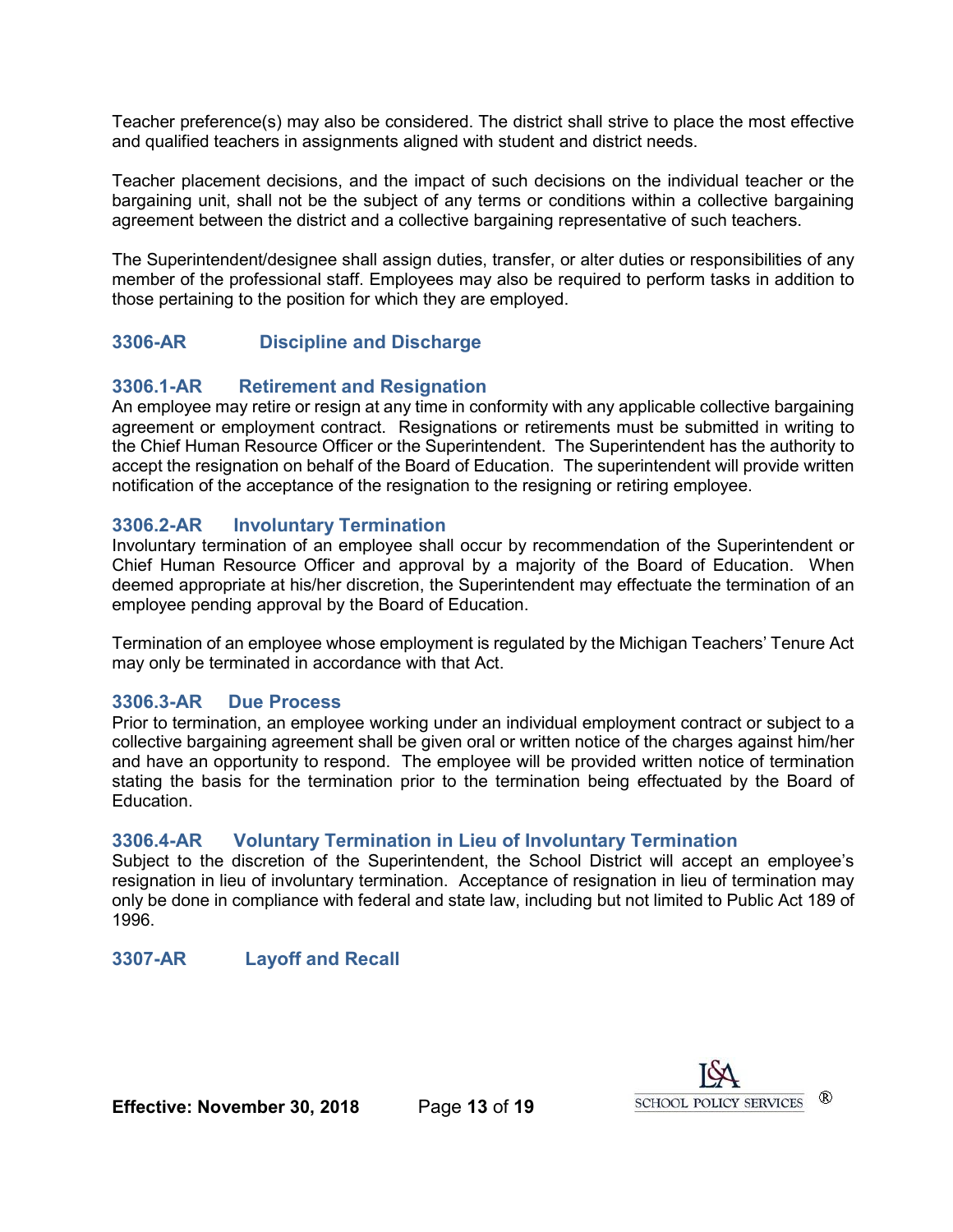# <span id="page-13-0"></span>**3307.1-AR Layoff and Recall**

For the purpose of this regulation, "teachers" includes individuals whose employment is regulated by the Teachers' Tenure Act. No teacher shall be reduced pursuant to a necessary reduction in personnel for any school year or portion thereof except under applicable state law.

In the event of a reduction or recall of teachers, the District will make such decisions based on retaining effective teachers. In the event of a reduction or recall, the District will reduce the least effective teachers first and recall the most effective of those who were reduced. The District retains full discretion and authority as to whether to fill positions or vacancies by way of recall, reassignment, or new hire. The District may also consider building, grade, and subject assignment; certification; qualifications; and recency of relevant teaching assignments when identifying the group of teachers subject to reduction and/or recall.

Performance evaluations shall be consistent with section 1249 of the Revised School Code, as amended. Teacher effectiveness shall include, but not necessarily be limited to, an assessment of the teacher's:

- 1. Individual performance, which shall be the majority factor used in making such decisions. Individual performance shall be measured by a composite of the teacher's ratings on the annual year-end evaluation.
- 2. Significant, relevant accomplishments and contributions above normal expectations of the teacher's peer group and having a demonstrated record of exceptional performance; and
- 3. Relevant special training (other than District or state requirements) and the demonstrated integration of that training into instruction in a meaningful way.

Reductions in staff shall occur in the following order, provided there are qualified, certified teachers rated effective or highly effective to assume the remaining positions/assignments, without creating an undue disruption to other teaching assignments or educational continuity, in the opinion of the Superintendent/Designee:

- 1. Teachers rated as ineffective on their most recent final year-end evaluation.
- 2. Teachers rated minimally effective on their most recent final year-end evaluation.
- 3. Teachers rated effective on their most recent final year-end evaluation
- 4. Teachers rated highly effective on their most recent final year-end evaluation.

Probationary teachers rated as effective or highly effective shall not be displaced by a teacher on continuing tenure solely because the other teacher has continuing tenure.

In the event that a personnel decision within the scope of this regulation involves two or more teachers and all of the above factors, as well as any other job related factors, (such as overall individual performance, considering the best interest of the students, staff and the district, as well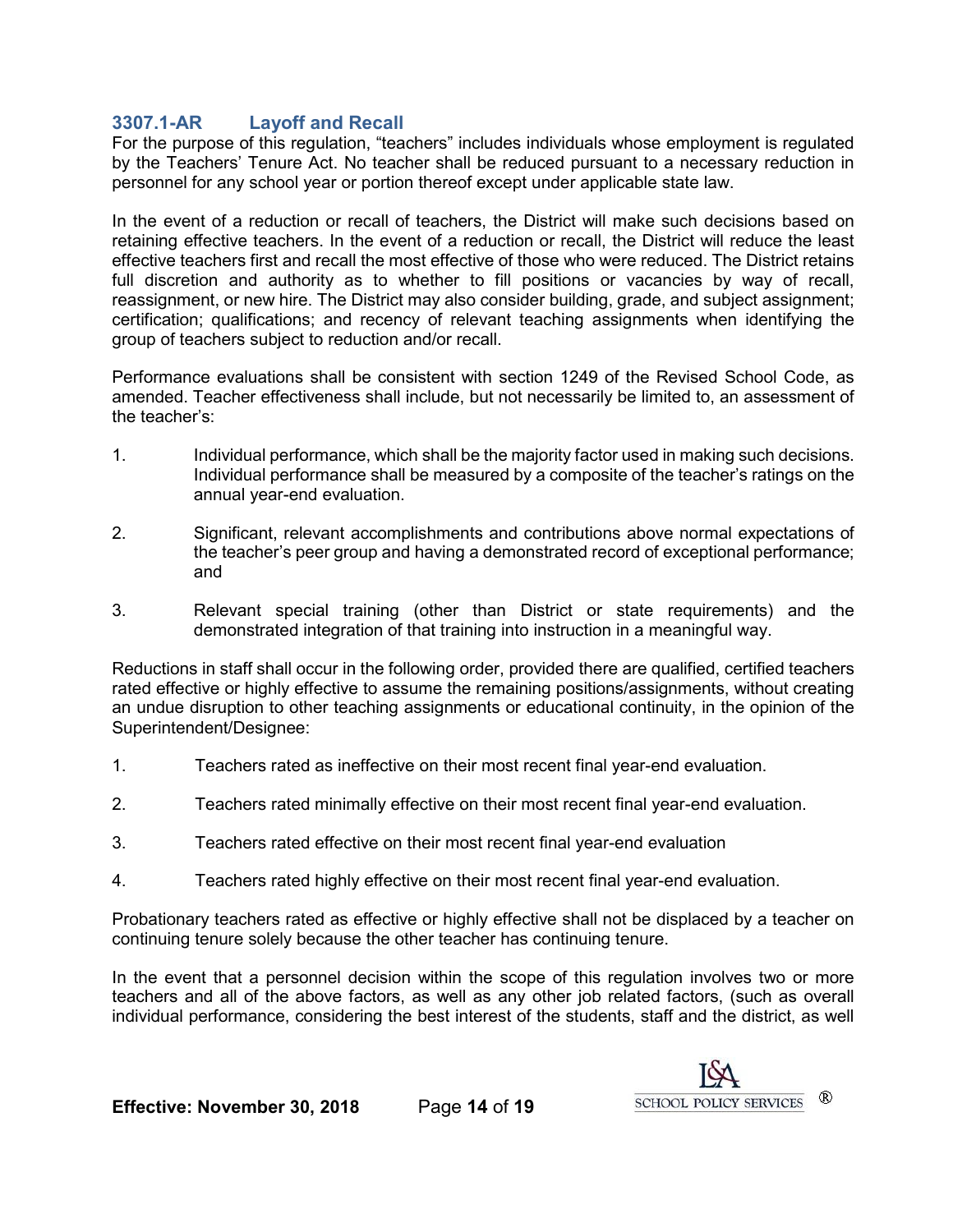as the nature of the particular vacancy at issue) are identical, length of service, seniority and/or tenure status shall be the tiebreaker.

The Superintendent/Designee, after making a final determination, will submit his/her recommendations for reduction and recall to the Board of Education.

#### Length of Eligibility of Recall

A teacher's eligibility for recall shall terminate if the teacher:

- 1. Resigned or employment by the Board otherwise terminates;
- 2. Fails to respond to the recall notice within ten (10) calendar days of receipt of such notice or fails to report, effective the first working day, to the teaching assignment to which recalled.
- 3. Lacks tenure status when becomes effective and is not recalled by June 30 of the ensuing school year.
- 4. Has tenure status when reduction becomes effective, and is not recalled during the first two years of reduction.
- 5. Does not have a valid Michigan teaching certificate for the assignment at the date of recall.
- 6. Received rating of "minimally effective" on the two most recent annual year-end performance evaluations.
- 7. Received rating of "ineffective" on the most recent annual year-end performance evaluation.

# <span id="page-14-0"></span>**3400-AR Omnibus Transportation Employees**

# <span id="page-14-1"></span>**3400.1-AR Omnibus Transportation Employees**

School District employees who operate commercial motor vehicles and/or are otherwise required to hold a commercial driver's license (CDL) in connection with their job duties are subject to the School District's alcohol and controlled substances testing program in compliance with the Omnibus Transportation Employee Testing Act of 1991. Prospective employees for positions that require a CDL are subject to pre-employment testing.

The district will require random, just cause and post-accident alcohol and controlled substances testing in accordance with the Omnibus Transportation Employee Testing Act.

#### **Testing Requirements**

# **A. Pre-Employment Testing**

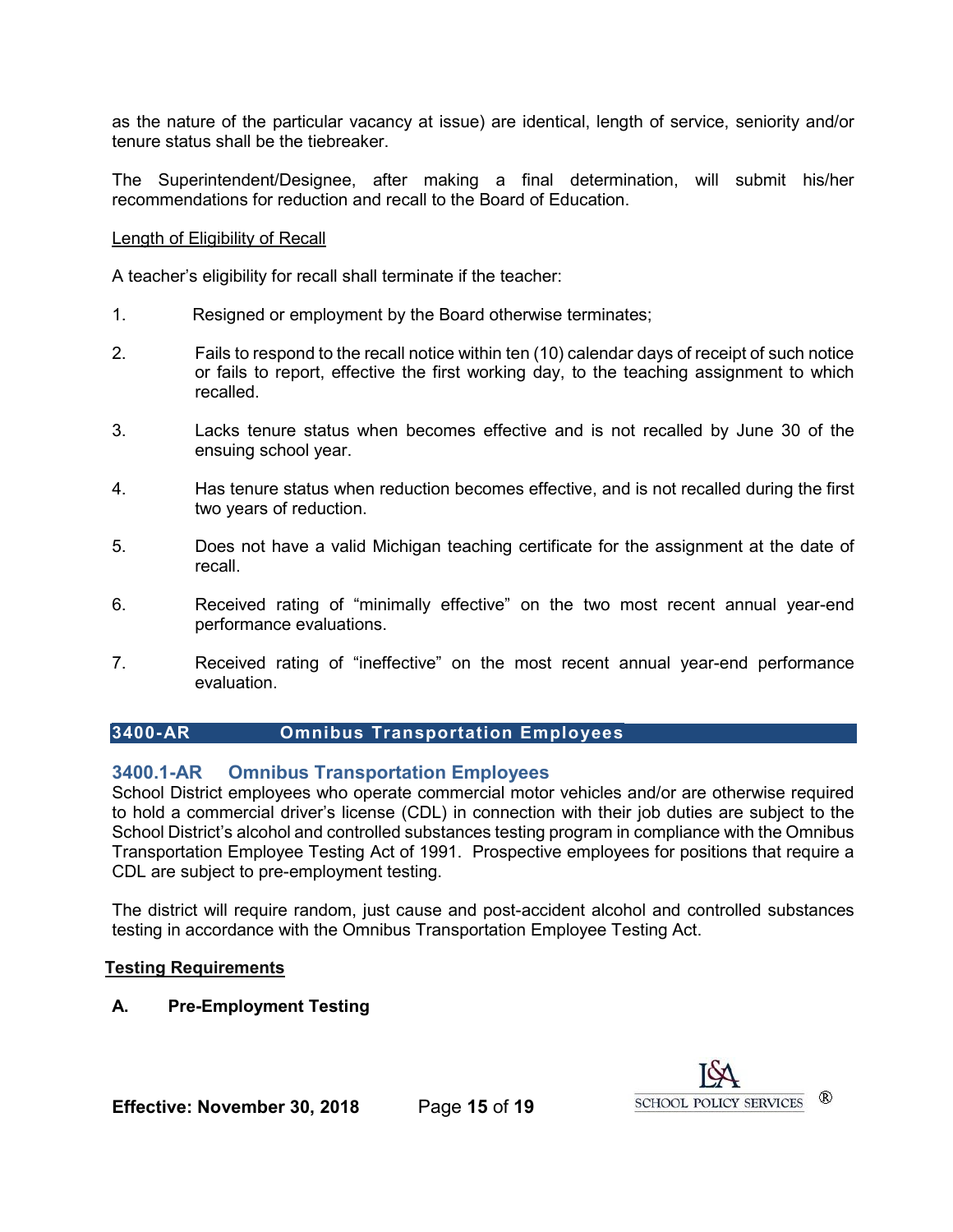- 1. Alcohol and controlled substances testing is required prior to the first time a driver begins to work for the School District in a position requiring a CDL. Both prospective employees who have been offered employment in positions involving the operation of a commercial motor vehicle and current employees reassigned to such positions are subject to pre-employment testing. Employment or promotion offers for driver positions will be conditioned on completing an alcohol and controlled substances test with negative results.
- 2. A person hired by the School District for a position requiring a CDL, or newly assigned to a position requiring a CDL, shall not report for work unless he/she has received a verified negative controlled substances test result.
- 3. The School District may, at its discretion, choose not to require pre-employment controlled substances testing where the applicant has recently undergone drug testing for another employer or prospective employer. Any such decisions not to require testing will be made in strict compliance with Federal Highway Administration (FHWA) regulations.
- 4. The School District is required to, and will, obtain and review information on prior FHWA-mandated alcohol and controlled substances testing from any employer for which the driver performed safety-sensitive functions in the previous two years. Information concerning positive controlled substance tests, alcohol tests with results of 0.04 or higher, and refusals to test must be obtained and reviewed no later than fourteen (14) days after the first time a driver performs work requiring a CDL. Prospective drivers are required, as a condition of employment, to provide the School District with a release for such information.

#### **B. Random Testing**

- 1. The School District will conduct random alcohol testing at an annual rate that is equal to at least 10% of the number of School District driver positions. Random controlled substances testing will be conducted at an annual rate equal to at least 50% of the number of driver positions. These required random testing rates are set by the FHWA and are subject to change.
- 2. Drivers will be randomly selected for testing so that each driver will have an equal chance of being tested each time selections are made. Random tests will not be announced in advance and will be reasonably spaced throughout the calendar year.
- 3. Drivers selected for random testing must proceed immediately to the testing site upon notification of being selected.
- 4. Drivers will only be randomly tested for the presence of alcohol when they are driving or preparing to drive a commercial motor vehicle for the School District, or immediately prior to or immediately after such activity.
- 5. In the event a driver who is selected for a random alcohol and/or controlled substances test is absent from work, the School District may select another driver



**Effective: November 30, 2018** Page **16** of **19**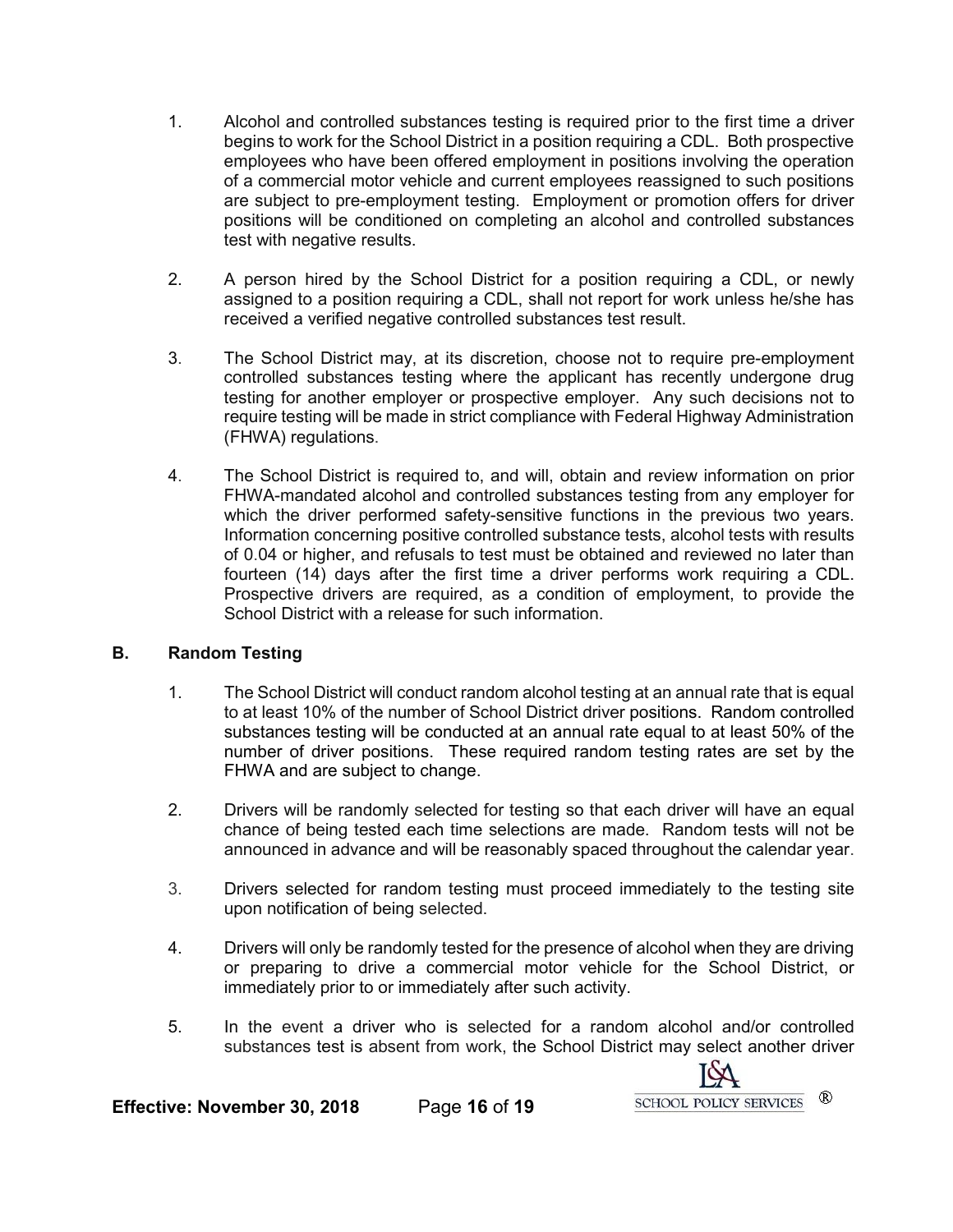for testing. The School District may choose to keep the original selection confidential until the driver returns, if the driver is expected to be available for testing during the current designated testing period.

# **C. Reasonable Suspicion Testing**

- 1. The School District will require a driver to submit to an alcohol or controlled substances test where the School District has reasonable suspicion that the driver has violated alcohol or controlled substances prohibitions. The reasonable suspicion determination must be made by a supervisor or School District administrator who has received mandated training. The determination must be based on specific, contemporaneous, articulable observations concerning the appearance, behavior, speech, or body odors of the driver.
- 2. A written record will be made of the observations leading to a reasonable suspicion test and signed by the supervisor or School District administrator who made the observations. In the case of controlled substances tests, such a record will be made within twenty-four (24) hours of the observations, or before the results of the test are released, whichever is earlier.
	- (a) Reasonable Suspicion Alcohol Testing
		- (i) A driver will be required to submit to an alcohol test when the School District supervisor or administrator has reasonable suspicion that the driver has violated alcohol prohibitions. Mere possession of alcohol will not be considered reasonable suspicion for testing.
		- (ii) In order to warrant reasonable suspicion alcohol testing, the observations must be made during, just before, or just after the period of the work day in which the driver is subject to alcohol prohibitions.
		- (iii) The test should be administered as soon as practicable following the observations. The School District will not attempt to test if the testing is not to be administered within eight (8) hours of the observation.
		- (iv) If reasonable suspicion exists, the driver may not, under any circumstances, drive for the School District until an alcohol test is administered and the driver's alcohol concentration measures less than 0.02, or not less than twenty-four (24) hours have elapsed following the reasonable suspicion determination.
	- (b) Reasonable Suspicion Controlled Substances Testing
		- (i) A driver will be required to submit to a controlled substances test when the School District supervisor or administrator has reasonable suspicion that the driver has violated controlled substances prohibitions.

**Effective: November 30, 2018** Page **17** of **19**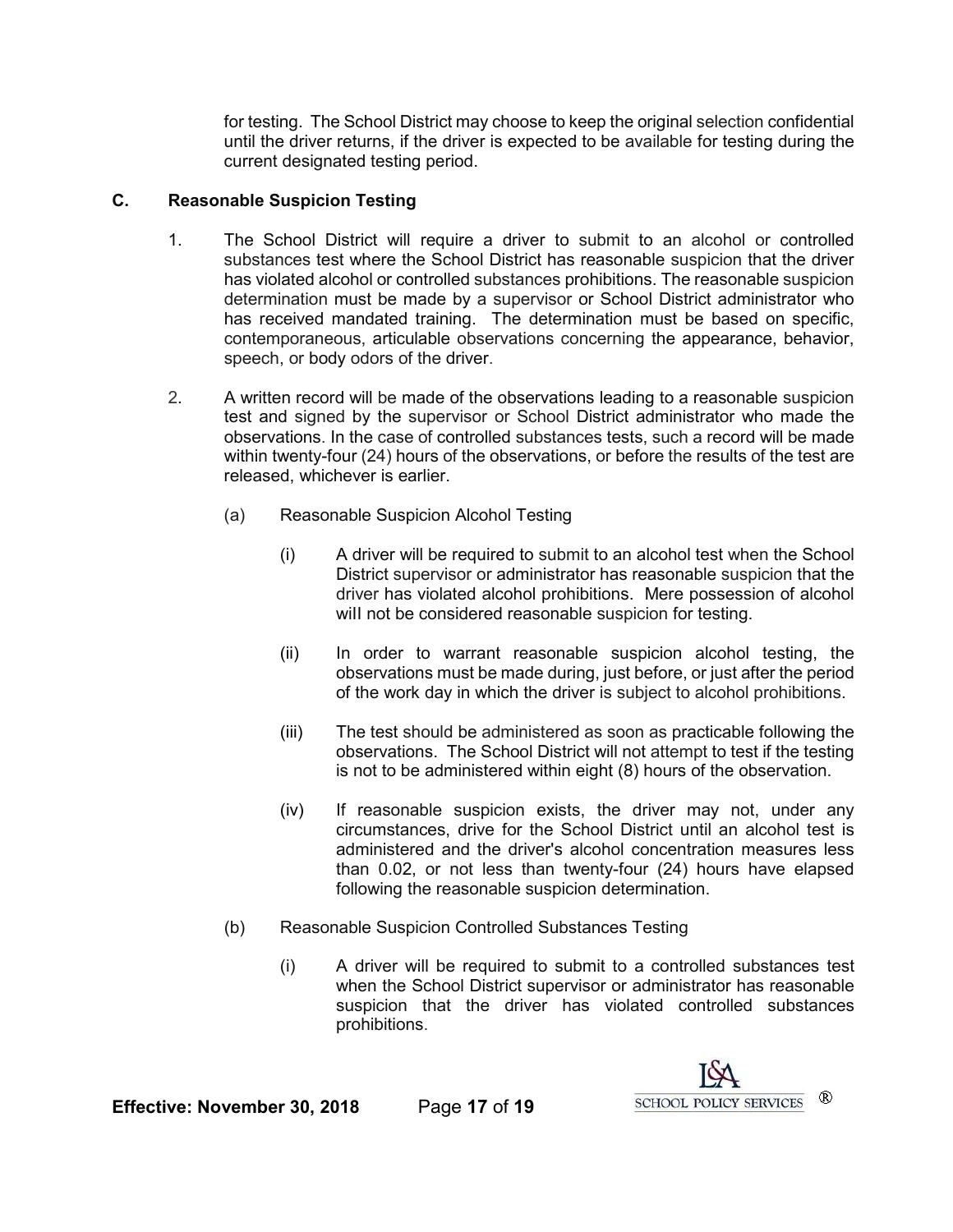- (ii) The School District will remove the driver from driving functions at least until the verified test results are reported.
- (iii) The test should be administered as soon as practicable in the particular circumstances.

# **D. Post-Accident Testing**

- 1. Where a commercial motor vehicle being operated for the School District is involved in an accident, the School District shall, as soon as reasonably practicable under the circumstances, test for alcohol and controlled substances any driver (a) who was driving, if the accident involved the loss of human life; or (b) who receives a citation for a moving traffic violation arising from the accident.
- 2. Immediately following an accident, the driver must contact his/her supervisor or a School District administrator. The driver must remain available for testing. This requirement should not be construed to require the delay of necessary medical attention for injured persons following an accident, or to prohibit a driver from leaving the scene of an accident for the period necessary to obtain assistance in responding to the accident, or to obtain necessary emergency medical care.
- 3. Alcohol and controlled substances testing will be conducted as soon as reasonably possible under the circumstances. If an alcohol test is not administered within eight (8) hours following the accident, or a controlled substances test is not administered within thirty-two (32) hours following an accident, the School District will not attempt to administer the test.
- 4. The results of a breath or blood test for the use of alcohol, or a urine test for the use of controlled substances which is administered by federal, state, and/or local officials having independent authority to conduct the test, shall be considered to meet the requirements of this procedure, if the results are released to the School District.

#### **E. Return to Duty and Follow-up Testing**

- 1. If the School District continues to employ a driver who has tested positive for alcohol or controlled substances, or has otherwise violated this Administrative Regulation, the driver will be subject to testing before he or she can again drive for the School District. The driver may also be subject to follow up testing following the return to duty.
	- (a) Return to Duty Testing
		- (i) A driver who has engaged in prohibited alcohol use must undergo a return to duty alcohol test indicating a breath alcohol concentration of less than 0.02 before returning to duty as a driver.

**Effective: November 30, 2018** Page 18 of 19